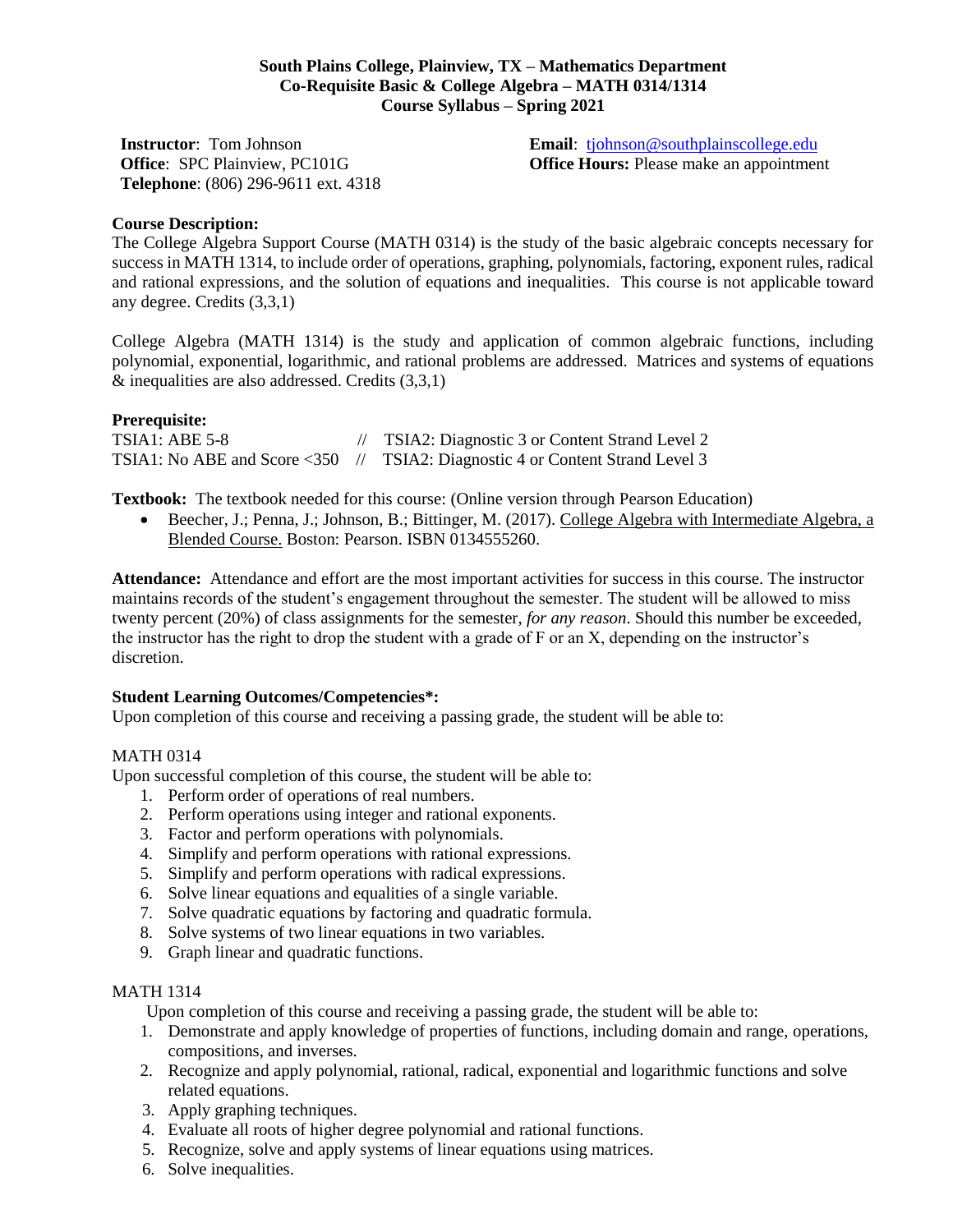**COVID-19 Syllabus Statement:** Should be provided by the Vice-President of Student Services via e-mail.

**Course Evaluation:** There will be departmental FINAL EXAM questions given by all instructors.

**Course Objectives:** Successful completion of this course should reflect mastery of the preceding competencies.

## **Core Objectives:**

*Communication Skills:* Effective development, interpretation, and expression of ideas through written, oral, and visual communication.

*Critical Thinking:* Creative thinking, innovation, inquiry, analysis, evaluation, and synthesis of information. *Empirical and Quantitative Competency Skills:* The manipulation and analysis of numerical data or observable facts resulting in informed conclusions.

**Supplementary Course Information:** Blackboard is the online course management system that will be utilized for this course. This course syllabus, as well as any class handouts can be accessed through Blackboard. Login at [http://spc.blackboard.com.](http://spc.blackboard.com/) The user name and password should be the same as the MySPC and SPC email.

User name: first initial, last name, and last 4 digits of the Student ID Password: Original CampusConnect Pin No. (found on SPC acceptance letter)

**Assignments & Grading:** Homework assignments are posted in My Math Lab. Please make certain all materials accompany you to each class meeting. Daily work (homework) will count for 40%, unit tests count for 40%, and the Final Exam will count for 20% of the Final Grade. Your final average in the course will determine the letter grade posted on your transcript.

Grade is determined by the following scale: A (90-100%), B (80-89%), C (70-79%), D (60-69%), F (0-59%) Note:

Plagiarism violations include, but are not limited to, the following:

- 1. Turning in a paper that has been purchased, borrowed, or downloaded from another student, an online term paper site, or a mail-order term paper mill;
- 2. Cutting and pasting together information from books, articles, other papers, or online sites without providing proper documentation;
- 3. Using direct quotations (three or more words) from a source without showing them to be direct quotations and citing them; or
- 4. Missing in-text citations.

Cheating violations include, but are not limited to, the following:

- 1. Obtaining an examination by stealing or collusion;
- 2. Discovering the content of an examination before it is given;
- 3. Using an unauthorized source of information (notes, textbook, text messaging, internet, apps) during an examination, quiz, or homework assignment;
- 4. Entering an office or building to obtain an unfair advantage;
- 5. Taking an examination for another;
- 6. Altering grade records;
- 7. Copying another's work during an examination or on a homework assignment;
- 8. Rewriting another student's work in Peer Editing so that the writing is no longer the original student's;
- 9. Taking pictures of a test, test answers, or someone else's paper.

**Supplies:** You will need a TI 83+ or TI 84+ graphing calculator\*. \**Calculators on cell phones, TI-89, TI-92, or TI-Inspire calculators, or any other electronic* 

*devices will NOT be allowed during testing without permission from the instructor.*

**Student Conduct:** The Student "Code of Conduct" will be followed in this course. You are expected to be respectful to others in the classroom. Please SILENCE phones before entering class and assist in maintaining a classroom environment conducive to learning. Any student disrupting the learning environment will be asked to leave and may be dropped from the course.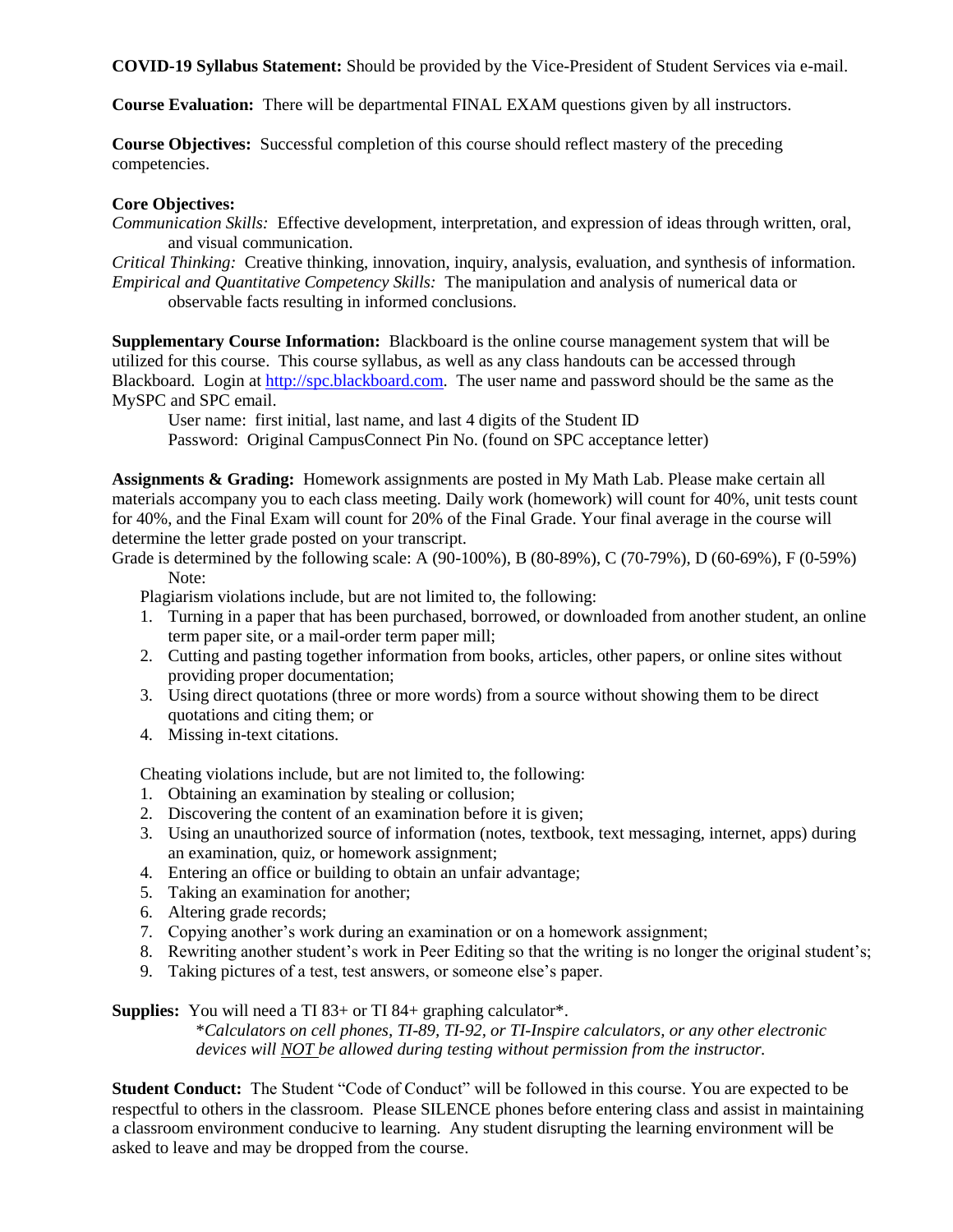**Diversity Statement:** In this class, the teacher will establish and support an environment that values and nurtures individual and group differences and encourages engagement and interaction. Understanding and respecting multiple experiences and perspectives will serve to challenge and stimulate all of us to learn about others, about the larger world and about ourselves. By promoting diversity and intellectual exchange, we will not only mirror society as it is, but also model society as it should and can be.

**Disability:** Students with disabilities, including but not limited to physical, psychiatric, or learning disabilities, who wish to request ADA Sec. 504 accommodations in this class should notify the Disability Services Office early in the semester so that the appropriate arrangements may be made. In accordance with federal law, a student requesting accommodations must provide acceptable documentation of his/her disability. For more information, call or visit the Disability Services Office in the Student Health & Wellness Office, 806-716-2577, or at the Plainview, TX Campus main office, 806-296-9611.

**Nondiscrimination Policy:** South Plains College does not discriminate on the basis of race, color, national origin, sex, disability or age in its programs and activities. The following person has been designated to handle inquiries regarding the non-discrimination policies: Vice President for Student Affairs, South Plains College, 1401 College Avenue, Box 5, Levelland, TX 79336. Phone number 806-716-2360.

**Title IX Pregnancy Accommodations Statement:** If you are pregnant, or have given birth within six months, Under Title IX you have a right to reasonable accommodations to help continue your education. To activate accommodations, you must submit a Title IX pregnancy accommodations request, along with specific medical documentation, to the Director of Health and Wellness. Once approved, notification will be sent to the student and instructors. It is the student's responsibility to work with the instructor to arrange accommodations. Contact the Director of Health and Wellness at 806-716-2362 or email cgilster@southplainscollege.edu for assistance.

**Equal Opportunity:** South Plains College strives to accommodate the individual needs of all students in order to enhance their opportunities for success in the context of a comprehensive community college setting. It is the policy of South Plains College to offer all educational and employment opportunities without regard to race, color, national origin, religion, gender, disability or age.

**Campus Concealed Carry - Texas Senate Bill - 11** (Government Code 411.2031, et al.) authorizes the carrying of a concealed handgun in South Plains College buildings only by persons who have been issued and are in possession of a Texas License to Carry a Handgun. Qualified law enforcement officers or those who are otherwise authorized to carry a concealed handgun in the State of Texas are also permitted to do so. Pursuant to Penal Code (PC) 46.035 and South Plains College policy, license holders may not carry a concealed handgun in restricted locations. For a list of locations, please refer to the SPC policy at: [\(http://www.southplainscollege.edu/human\\_resources/policy\\_procedure/hhc.php\)](http://www.southplainscollege.edu/human_resources/policy_procedure/hhc.php).

Pursuant to PC 46.035, the open carrying of handguns is prohibited on all South Plains College campuses. Report violations to the College Police Department at 806-716-2396 or 9-1-1.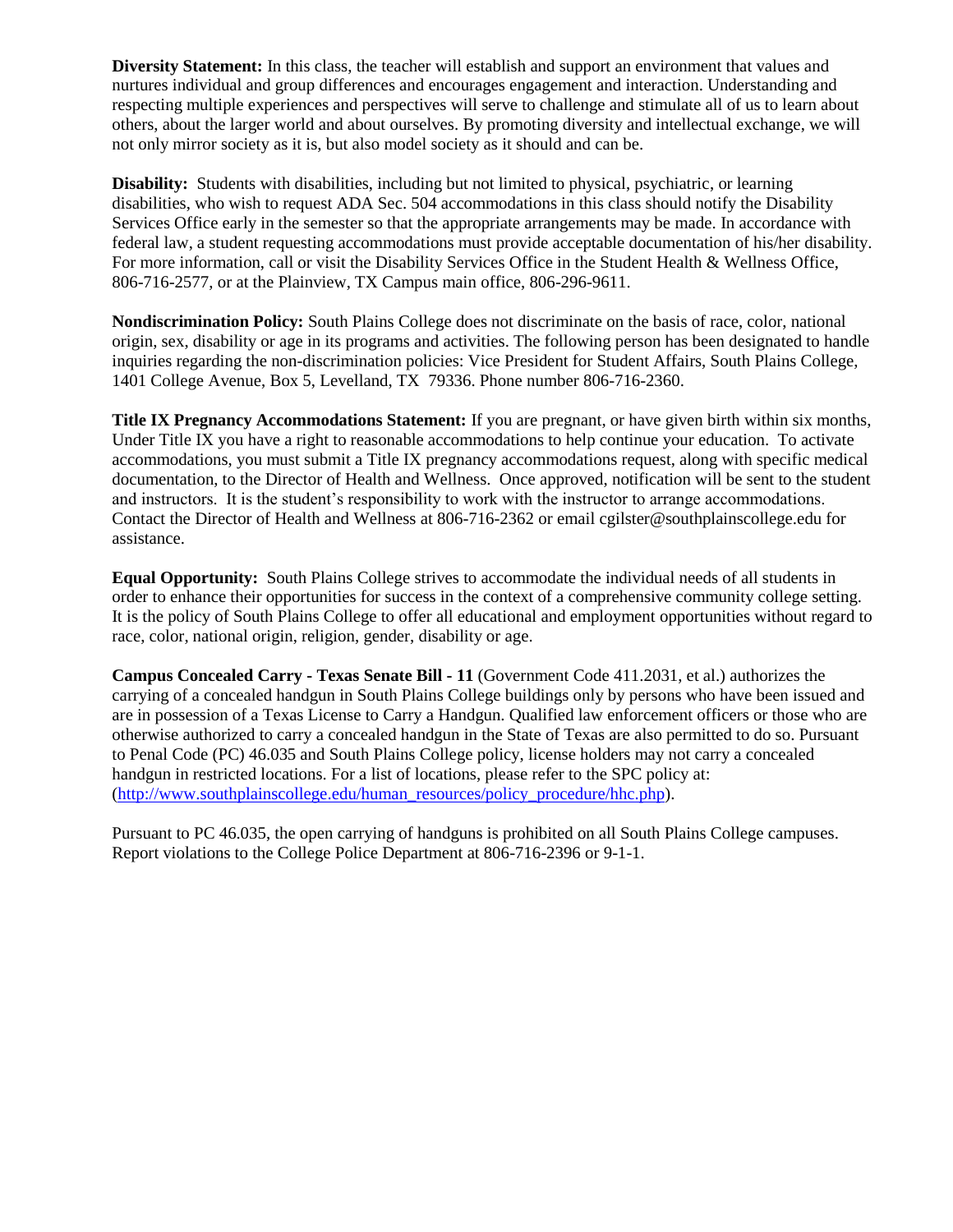| Week # | Lesson / Tentative Assignment                             |
|--------|-----------------------------------------------------------|
| Week 1 | R.1 Set of Real Numbers; R.2 Operations with Real Numbers |
|        | R.3 Exponential Notation & the Order of Operations        |
|        | R.4 Intro to Algebraic Expressions                        |
|        | R.5 Equivalent Algebraic Expressions                      |
|        | R.6 Simplifying Algebraic Expressions                     |
|        | R.7 Properties of Exponents & Scientific Notation         |
| Week 2 | 1.1 Solving Equations                                     |
|        | 1.2 Formulas & Applications                               |
|        | 1.3 Applications & Problem Solving                        |
|        | 1.4 Sets, inequalities, & Interval Notation               |
|        | 1.5 Intersections, Unions, & Compound Inequalities        |
|        | 1.6 Absolute-Value Equations $\&$ Inequalities            |
|        | TEST <sub>#1</sub>                                        |
| Week 3 | 2.1 Graphs of Equations                                   |
|        | 2.2 Functions & Graphs                                    |
|        | 2.3 Finding Domain & Range                                |
|        | 2.4 The Algebra of Functions                              |
| Week 4 | 2.5 Linear Functions: Graphs & Slope                      |
|        | 2.6 More on Graphing Linear Equations                     |
|        | 2.7 Finding Equations of Lines                            |
|        | TEST <sub>#2</sub>                                        |
| Week 5 | 3.1 Systems of Equations in 2 Variables                   |
|        | 3.2 Solving by Substitution                               |
|        | 3.3 Solving by Elimination                                |
|        | 3.4 Solving Applied Problems; 2 Equations                 |
|        | 3.5 Systems of Equations in 3 Variables                   |
|        | 3.6 Solving Applied Problems; 3 Variables                 |
| Week 6 | 3.7 Systems of Inequalities                               |
|        | 10.1 Matrices & System of Equations                       |
|        | 10.2 Matrix Operations                                    |
|        | 10.4 Determinants & Cramer's Rule                         |
|        | TEST <sub>#3</sub>                                        |
| Week 7 | 4.1 Intro to Polynomials & Polynomial Functions           |
|        | 4.2 Multiplying Polynomials                               |
|        | 4.3 Intro Factoring polynomials                           |
|        | 4.4 & 4.5 Factoring Trinomials                            |
|        | 4.6 Factoring Special Trinomials                          |
|        | TEST <sub>#4</sub>                                        |
| Week 8 | 5.3 Division of Polynomials                               |
|        | 5.4 Complex Rational Expressions                          |
|        | 5.5 Solving Rational Equations                            |
|        | 5.6 Applications & Proportions                            |
|        | TEST <sub>#5</sub>                                        |
| Week 9 | 6.1 Radical Expressions & Functions                       |
|        | 6.2 Rational Numbers as Exponents                         |
|        | 6.3 Simplifying Radical Equations                         |
|        | 6.4 Addition, Subtraction, & More Multiplications         |
|        | 6.5 Division of Radical Expressions                       |
|        | 6.6 Solving Radical Equations                             |
|        | 6.7 Applications Involving Powers & Roots                 |
|        | TEST <sub>#6</sub>                                        |